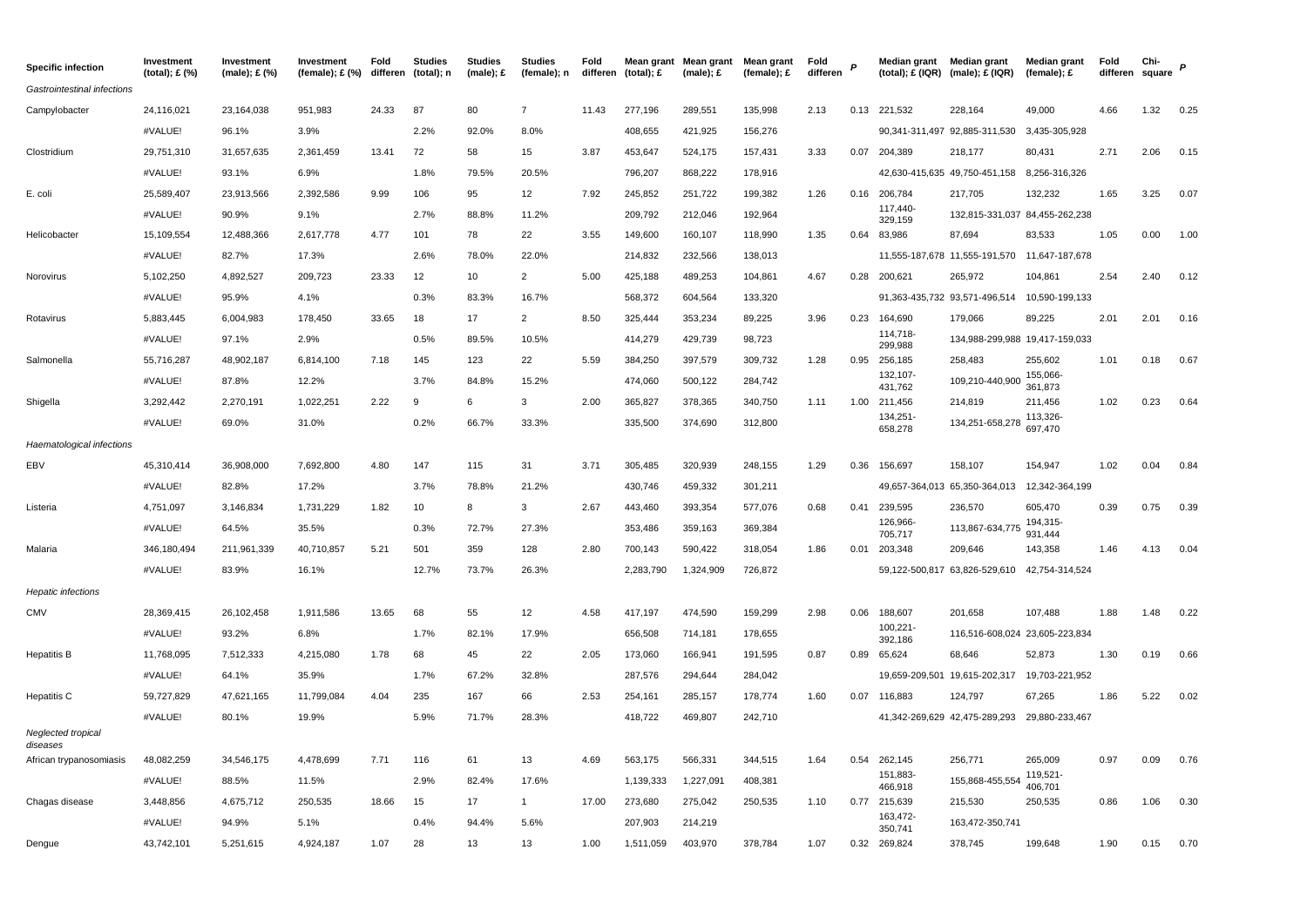|                                    | #VALUE!     | 51.6%      | 48.4%       |       | 0.7%           | 50.0%          | 50.0%        |      | 5,899,700  | 336,526   | 504,639   |       |      | 107,474-<br>530,125           | 148,612-515,075 69,518-361,828               |                               |       |      |      |
|------------------------------------|-------------|------------|-------------|-------|----------------|----------------|--------------|------|------------|-----------|-----------|-------|------|-------------------------------|----------------------------------------------|-------------------------------|-------|------|------|
| Helminths                          | 47,026,454  | 39,675,624 | 14,701,767  | 2.70  | 114            | 104            | 43           | 2.42 | 452,438    | 381,496   | 341,902   | 1.12  | 0.87 | 233,772                       | 235,696                                      | 215,206                       | 1.10  | 0.24 | 0.62 |
|                                    | #VALUE!     | 73.0%      | 27.0%       |       | 2.9%           | 70.7%          | 29.3%        |      | 1,112,173  | 464,792   | 414,897   |       |      |                               | 82,786-386,182 67,614-383,928                | 126,942-<br>358,645           |       |      |      |
| Leishmaniasis                      | 36,027,609  | 25,384,994 | 16,332,809  | 1.55  | 75             | 50             | 26           | 1.92 | 536,433    | 507,700   | 628,185   | 0.81  | 0.53 | 289,354                       | 320,800                                      | 229,548                       | 1.40  | 2.10 | 0.15 |
|                                    | #VALUE!     | 60.8%      | 39.2%       |       | 1.9%           | 65.8%          | 34.2%        |      | 797,514    | 579,922   | 1,127,441 |       |      | 91,196-518,477 80,166-518,477 |                                              | 131,221-<br>573,851           |       |      |      |
| Leprosy                            | 623,080     | 49,229     | 573,851     | 0.09  | $\overline{2}$ | $\mathbf{1}$   | $\mathbf{1}$ | 1.00 | 311,540    | 49,229    | 573,851   | 0.09  | 0.32 | 311,540                       | 49,229                                       | 573,851                       | 0.09  | 2.00 | 0.16 |
|                                    | #VALUE!     | 7.9%       | 92.1%       |       | 0.1%           | 50.0%          | 50.0%        |      | 370,963    |           |           |       |      | 49,229-573,851                |                                              |                               |       |      |      |
| Lymphatic filariasis               | 51,112,541  | 1,802,818  | 317,909     | 5.67  | 16             | 3              | 2            | 1.50 | 6,723,245  | 600,939   | 158,954   | 3.78  |      | 0.25 551,459                  | 551,459                                      | 158,954                       | 3.47  | 2.22 | 0.14 |
|                                    | #VALUE!     | 85.0%      | 15.0%       |       | 0.4%           | 60.0%          | 40.0%        |      | 12,112,993 | 426,007   | 127,226   |       |      | 201,834-<br>12,844,013        | 201,834-<br>1,049,526                        | 68,992-248,917                |       |      |      |
| Onchocerciasis                     | 1,338,978   | 1,317,029  | 380,594     | 3.46  | $\overline{4}$ | $\overline{2}$ | 3            | 0.67 | 339,525    | 658,515   | 126,865   | 5.19  | 0.25 | 35,769                        | 658,515                                      | 21,359                        | 30.83 | 0.14 | 0.71 |
|                                    | #VALUE!     | 77.6%      | 22.4%       |       | 0.1%           | 40.0%          | 60.0%        |      | 546,719    | 880,696   | 200,996   |       |      | 21,359-358,645                | 35,769-<br>1,281,261                         | 590-358,645                   |       |      |      |
| Schistosomiasis                    | 38,677,801  | 11,068,267 | 2,686,364   | 4.12  | 46             | 32             | 12           | 2.67 | 867,572    | 345,883   | 223,864   | 1.55  | 0.60 | 197,557                       | 216,603                                      | 165,622                       | 1.31  | 0.46 | 0.50 |
|                                    | #VALUE!     | 80.5%      | 19.5%       |       | 1.2%           | 72.7%          | 27.3%        |      | 3,825,582  | 467,692   | 252,854   |       |      |                               | 59,912-361,947 61,878-356,186                | 46,460-318,519                |       |      |      |
| Trachoma                           | 3,718,572   | 3,718,572  | $\mathbf 0$ |       | 3              | $\overline{2}$ | $\Omega$     |      | 1,859,286  | 1,859,286 |           |       |      | 1,859,286                     | 1,859,286                                    |                               |       |      |      |
|                                    | #VALUE!     | 100.0%     | 0.0%        |       | 0.1%           | 100.0%         | 0.0%         |      | 1,768,466  | 1,768,466 |           |       |      | 608,792-<br>3,109,780         | 60,879-<br>3,109,780                         |                               |       |      |      |
| Neurological infections            |             |            |             |       |                |                |              |      |            |           |           |       |      |                               |                                              |                               |       |      |      |
| Meningitis                         | 54,078,664  | 42,305,152 | 9,347,473   | 4.53  | 223            | 183            | 38           | 4.82 | 243,434    | 231,176   | 245,986   | 0.94  | 0.59 | 146,153                       | 137,694                                      | 155,670                       | 0.88  | 1.21 | 0.27 |
|                                    | #VALUE!     | 81.9%      | 18.1%       |       | 5.6%           | 82.8%          | 17.2%        |      | 355,892    | 332,118   | 297,867   |       |      |                               | 66,895-228,405 66,895-222,767                | 33,886-369,244                |       |      |      |
| Polio                              | 1,189,984   | 729,017    | 11,069      | 65.86 | $\overline{4}$ | 3              | $\mathbf{1}$ | 3.00 | 185,021    | 243,006   | 11,069    | 21.95 | 0.18 | 164,849                       | 236,812                                      | 11,069                        | 21.40 | 1.33 | 0.25 |
|                                    | #VALUE!     | 98.5%      | 1.5%        |       | 0.1%           | 75.0%          | 25.0%        |      | 170,640    | 153,310   |           |       |      |                               | 51,977-318,065 92,886-399,318                |                               |       |      |      |
| Tetanus                            | 5,108,068   | 5,108,068  | $\mathbf 0$ |       | 5              | 5              | $\Omega$     |      | 1,021,614  | 1,021,614 |           |       |      | 231,879                       | 231,879                                      |                               |       |      |      |
|                                    | #VALUE!     | 100.0%     | 0.0%        |       | 0.1%           | 100.0%         | 0.0%         |      | 1,819,723  | 1,819,723 |           |       |      | 200,112-<br>395,050           | 200,112-395,050                              |                               |       |      |      |
| Respiratory infections             |             |            |             |       |                |                |              |      |            |           |           |       |      |                               |                                              |                               |       |      |      |
| Diphtheria                         | 139,863     | 21,624     | 118,239     | 0.18  | $\overline{2}$ | $\overline{1}$ | $\mathbf{1}$ | 1.00 | 69,931     | 21,624    | 118,239   | 0.18  | 0.32 | 69,931                        | 21,624                                       | 118,239                       | 0.18  | 2.00 | 0.16 |
|                                    | #VALUE!     | 15.5%      | 84.5%       |       | 0.1%           | 50.0%          | 50.0%        |      | 68,317     |           |           |       |      | 21,624-118,239                |                                              |                               |       |      |      |
| Influenza                          | 79,763,001  | 68,447,401 | 11,615,587  | 5.89  | 140            | 111            | 30           | 3.70 | 567,823    | 616,643   | 387,186   | 1.59  | 0.04 | 299,988                       | 348,730                                      | 200,787                       | 1.74  | 4.06 | 0.04 |
|                                    | #VALUE!     | 85.5%      | 14.5%       |       | 3.5%           | 78.7%          | 21.3%        |      | 818,009    | 881,493   | 489,997   |       |      | 159,841-<br>656,509           | 213,601-668,561                              | 124,210-<br>398,191           |       |      |      |
| Measles                            | 2,597,677   | 3,827,746  | 646,169     | 5.92  | 9              | $\overline{7}$ | 3            | 2.33 | 416,179    | 546,821   | 215,390   | 2.54  | 0.57 | 284,882                       | 662,131                                      | 261,846                       | 2.53  | 0.48 | 0.49 |
|                                    | #VALUE!     | 85.6%      | 14.4%       |       | 0.2%           | 70.0%          | 30.0%        |      | 403,740    | 481,360   | 122,549   |       |      | 67,471-<br>683,714            |                                              | 58,538-893,212 76,405-307,919 |       |      |      |
| Pertussis                          | 2,432,158   | 2,432,158  | $\mathsf 0$ |       | 9              | 9              | $\Omega$     |      | 270,240    | 270,240   |           |       |      | 299,840                       | 299,840                                      |                               |       |      |      |
|                                    | #VALUE!     | 100.0%     | 0.0%        |       | 0.2%           | 100.0%         | 0.0%         |      | 246,165    | 246,165   |           |       |      | 37,151-<br>452,939            | 37, 151-452, 939                             |                               |       |      |      |
| <b>RSV</b>                         | 16,899,738  | 14,073,205 | 2,818,964   | 4.99  | 45             | 29             | 15           | 1.93 | 375,550    | 485,283   | 187,931   | 3.96  | 0.05 | 184,292                       | 223,517                                      | 149,828                       | 1.49  | 2.53 | 0.11 |
|                                    | #VALUE!     | 83.3%      | 16.7%       |       | 1.1%           | 65.9%          | 34.1%        |      | 480,715    | 539,396   | 268,412   |       |      |                               | 56,431-498,006 64,191-638,823 22,277-199,329 |                               |       |      |      |
| Tuberculosis                       | 148,801,691 | 99,451,331 | 37,578,889  | 2.65  | 327            | 225            | 94           | 2.39 | 472,083    | 442,006   | 399,775   | 1.11  | 0.39 | 190,467                       | 190,657                                      | 170,542                       | 1.12  | 0.21 | 0.65 |
|                                    | #VALUE!     | 72.6%      | 27.4%       |       | 8.3%           | 70.5%          | 29.5%        |      | 930,157    | 825,956   | 742,928   |       |      |                               | 69,899-421,992 74,747-416,236 37,034-401,346 |                               |       |      |      |
| Sexually-transmitted<br>infections |             |            |             |       |                |                |              |      |            |           |           |       |      |                               |                                              |                               |       |      |      |
| Chlamydia                          | 21,702,378  | 5,753,740  | 15,936,845  | 0.36  | 112            | 43             | 68           | 0.63 | 193,771    | 133,808   | 234,365   | 0.57  | 0.71 | 50,469                        | 52,258                                       | 52,318                        | 1.00  | 0.01 | 0.91 |
|                                    | #VALUE!     | 26.5%      | 73.5%       |       | 2.8%           | 38.7%          | 61.3%        |      | 561,173    | 197,759   | 701,950   |       |      |                               | 10,298-174,939 14,885-174,644 6,003-175,234  |                               |       |      |      |